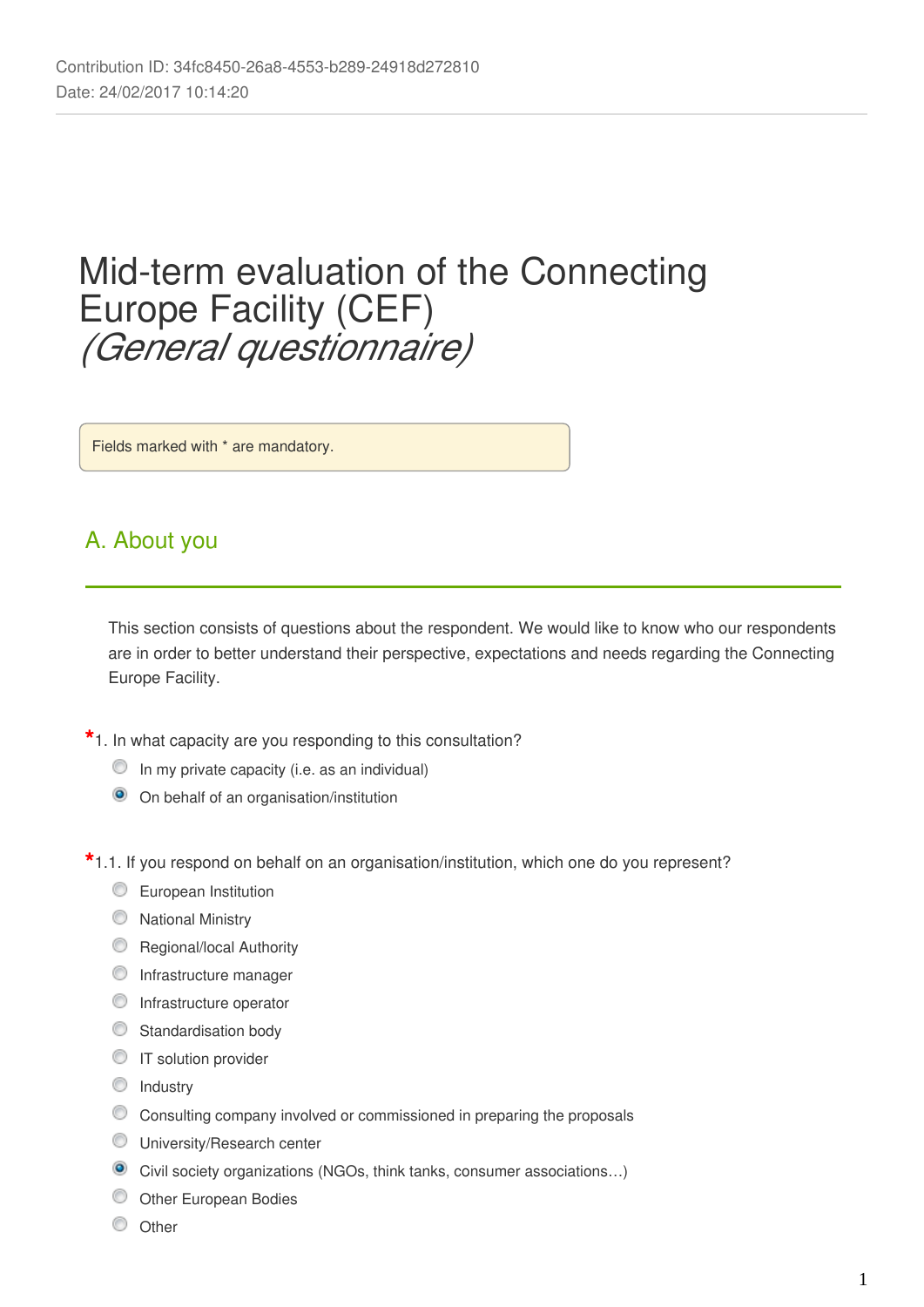**\***2. Is the entity on whose behalf you are replying registered in the EU Transparency Register? If your organisation is not registered, we invite you to [register](https://ec.europa.eu/transparencyregister/public/ri/registering.do?locale=en), although it is not compulsory to be registered to reply to this consultation.

[Why a transparency register?](http://ec.europa.eu/transparencyregister/public/staticPage/displayStaticPage.do?locale=en&reference=WHY_TRANSPARENCY_REGISTER)

Yes

<sup>O</sup>No

**\***2.1. If so, please indicate the registration number in the Transparency Register

*30 character(s) maximum*

55888811123-49, CAN Europe

**\***3. Please communicate your contact details (name, email address) in order to reach you

Markus Trilling, markus@caneurope.org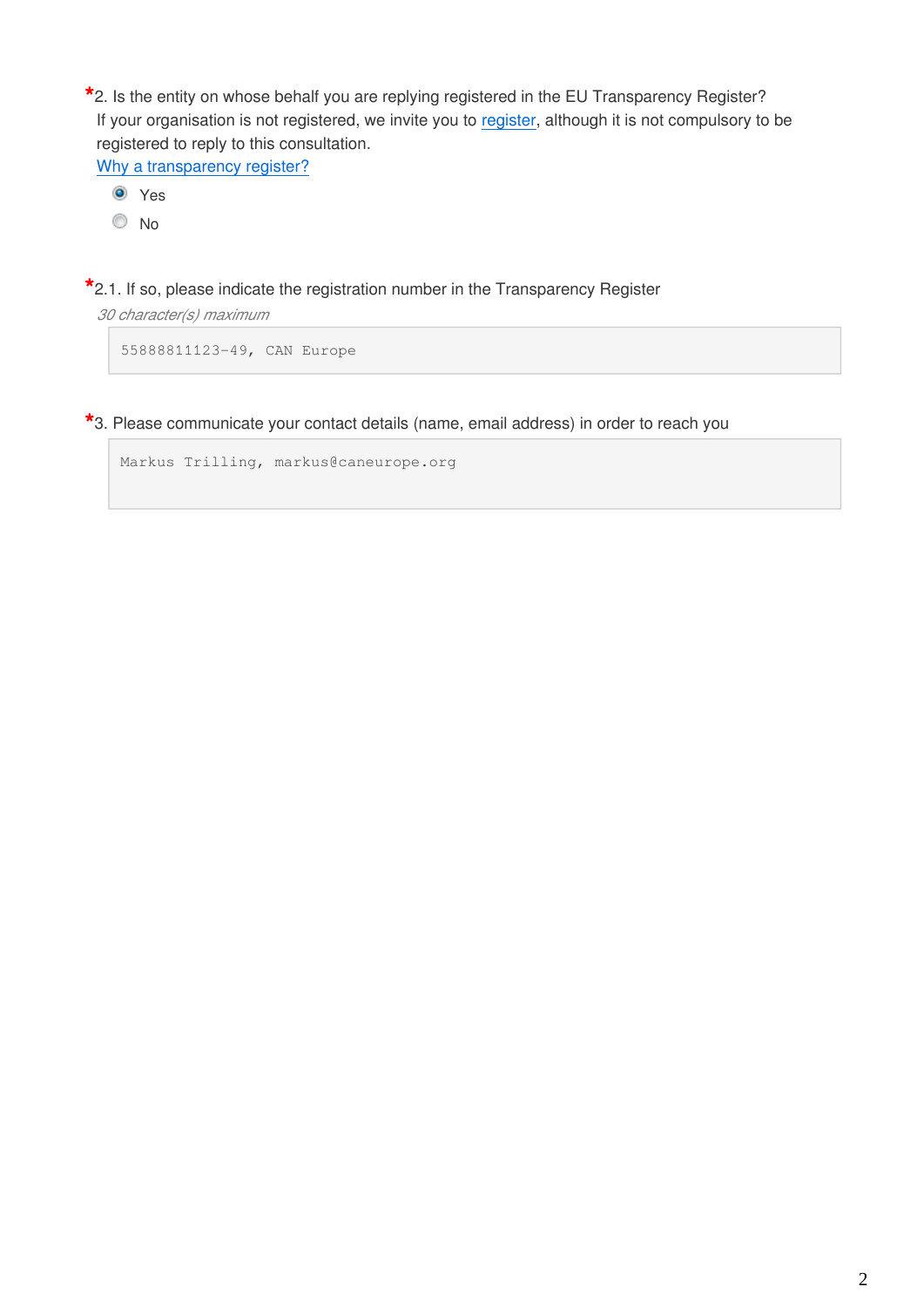- **\***4. In which country are you located?
	- **C** Austria
	- <sup>O</sup> Belgium
	- C Bulgaria
	- Croatia
	- Cyprus
	- Czech Republic
	- **O** Denmark
	- **Estonia**
	- **Einland**
	- **C** France
	- C Germany
	- C Greece
	- **EXT** Hungary
	- **O** Ireland
	- $\circ$  Italy
	- **C** Latvia
	- **C** Lithuania
	- **C** Luxembourg
	- **Malta**
	- **Netherlands**
	- C Poland
	- **Portugal**
	- C Romania
	- **Slovak Republic**
	- **Slovenia**
	- Spain
	- **Sweden**
	- United Kingdom
	- C Iceland
	- C Liechtenstein
	- Norway
	- **O** Other

**\***5. How familiar are you with the Connecting Europe Facility (CEF) Programme?

- **Very familiar**
- **Quite familiar**
- Somewhat familiar
- $\circledcirc$  Not very familiar
- $\circledcirc$  Not at all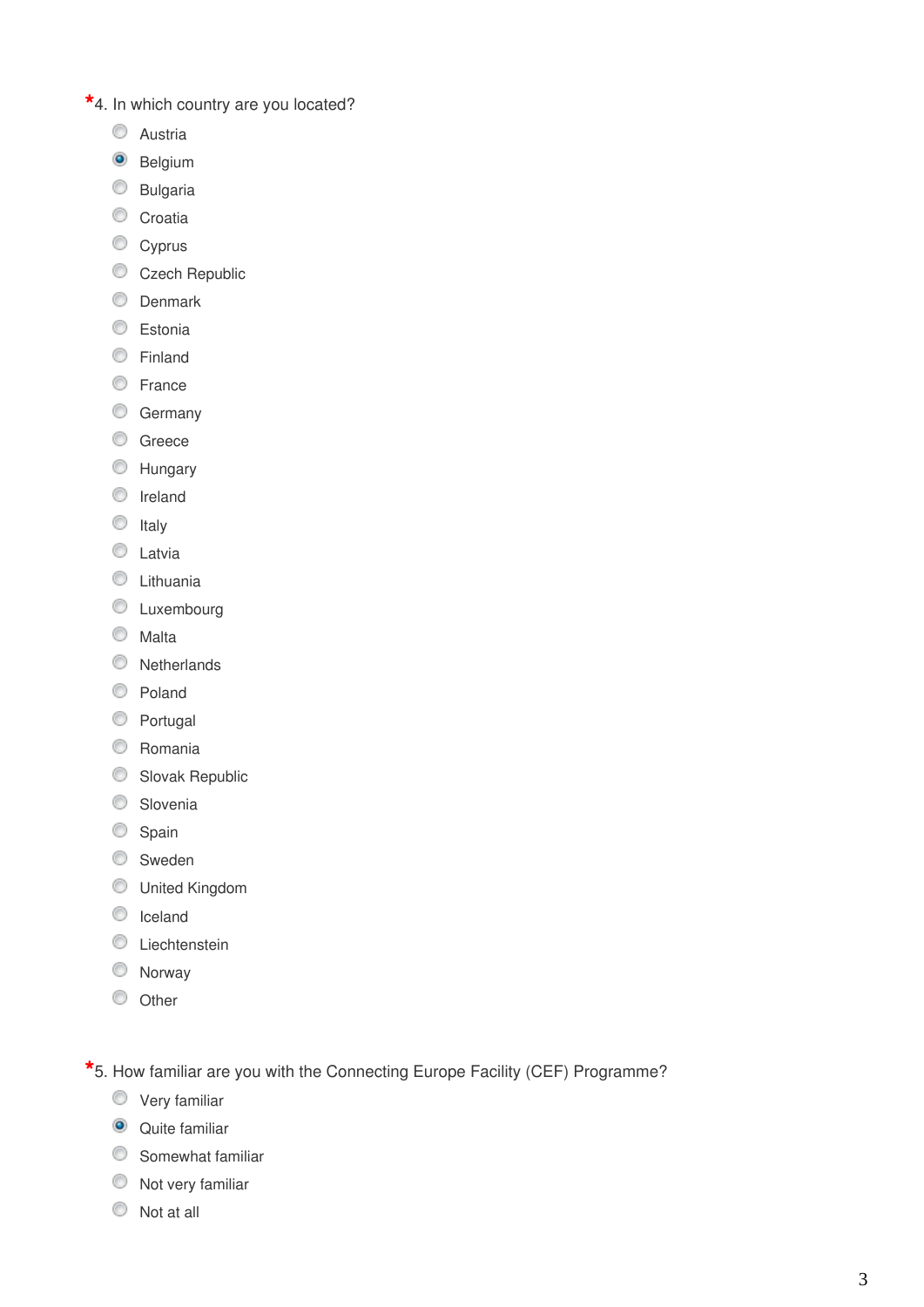**\***6. In which sector are you working in or related to (multiple answers are possible)?

- **V** Transport
- **V** Energy
- Telecommunications/ICT
- **Other**

### **\***7. Your contribution

Note that, whatever option chosen, your answers may be subject to a request for public access to documents under Regulation [\(EC\) N°1049/2001](http://www.europarl.europa.eu/RegData/PDF/r1049_en.pdf)

**<sup>c</sup>** can be published with your personal information (I consent the publication of all information in my contribution in whole or in part including my name or my organisation's name, and I declare that nothing within my response is unlawful or would infringe the rights of any third party in a manner that would prevent publication)

**can be published provided that you remain anonymous** (I consent to the publication of any information in my contribution in whole or in part (which may include quotes or opinions I express) provided that it is done anonymously. I declare that nothing within my response is unlawful or would infringe the rights of any third party in a manner that would prevent the publication.

### B. Relevance

The following questions examine how well the objectives and activities of the CEF Programme fit its purpose, namely supporting investment in trans-European transport, energy and telecommunications networks.

1. In your opinion, should investing in the fields of transport, energy and telecommunications be an EU priority?

- **O** Yes
- <sup>O</sup>No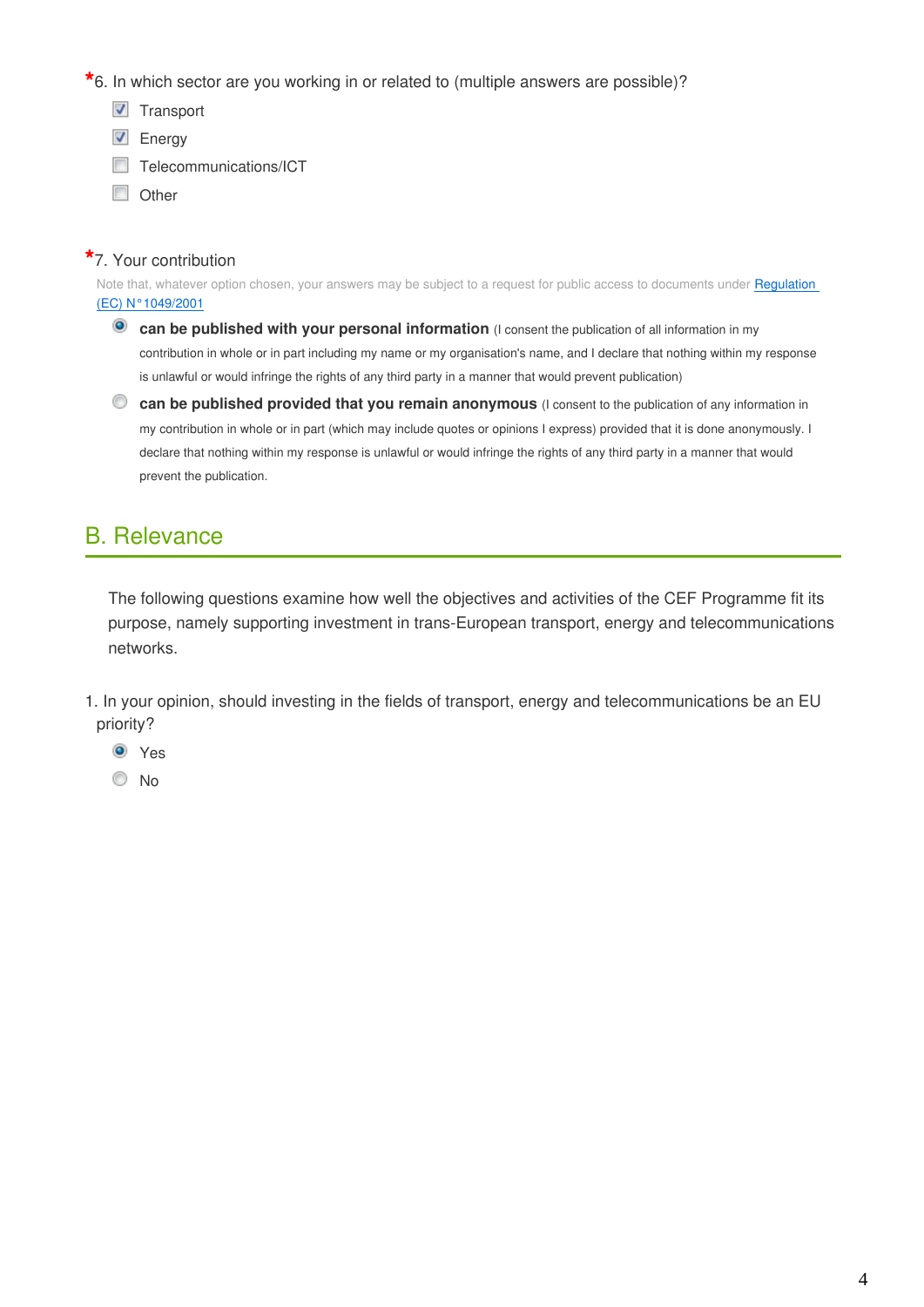2. In your opinion, how important is each of the following CEF objectives to the goal of developing trans-European transport, energy and telecommunications networks?

|                                                                                                   | Very<br>important | Important | Moderately<br>important | Slightly<br>important | Not<br>important<br>at all | don'<br>t<br>know |
|---------------------------------------------------------------------------------------------------|-------------------|-----------|-------------------------|-----------------------|----------------------------|-------------------|
| Develop the<br>physical<br>transportation,<br>energy and<br>telecommunications<br>infrastructure  | ⊙                 | $\bullet$ | 0                       | ∩                     | ⊙                          |                   |
| Reduce disparities<br>in social and<br>economic<br>development<br>across the regions<br>of the EU | 0                 | ⊙         | $\bullet$               | ∩                     | ⊙                          |                   |
| Create an<br>environment that<br>attracts private<br>financing to<br>infrastructure<br>projects   | 0                 | ◉         |                         | $\bullet$             | ⊙                          |                   |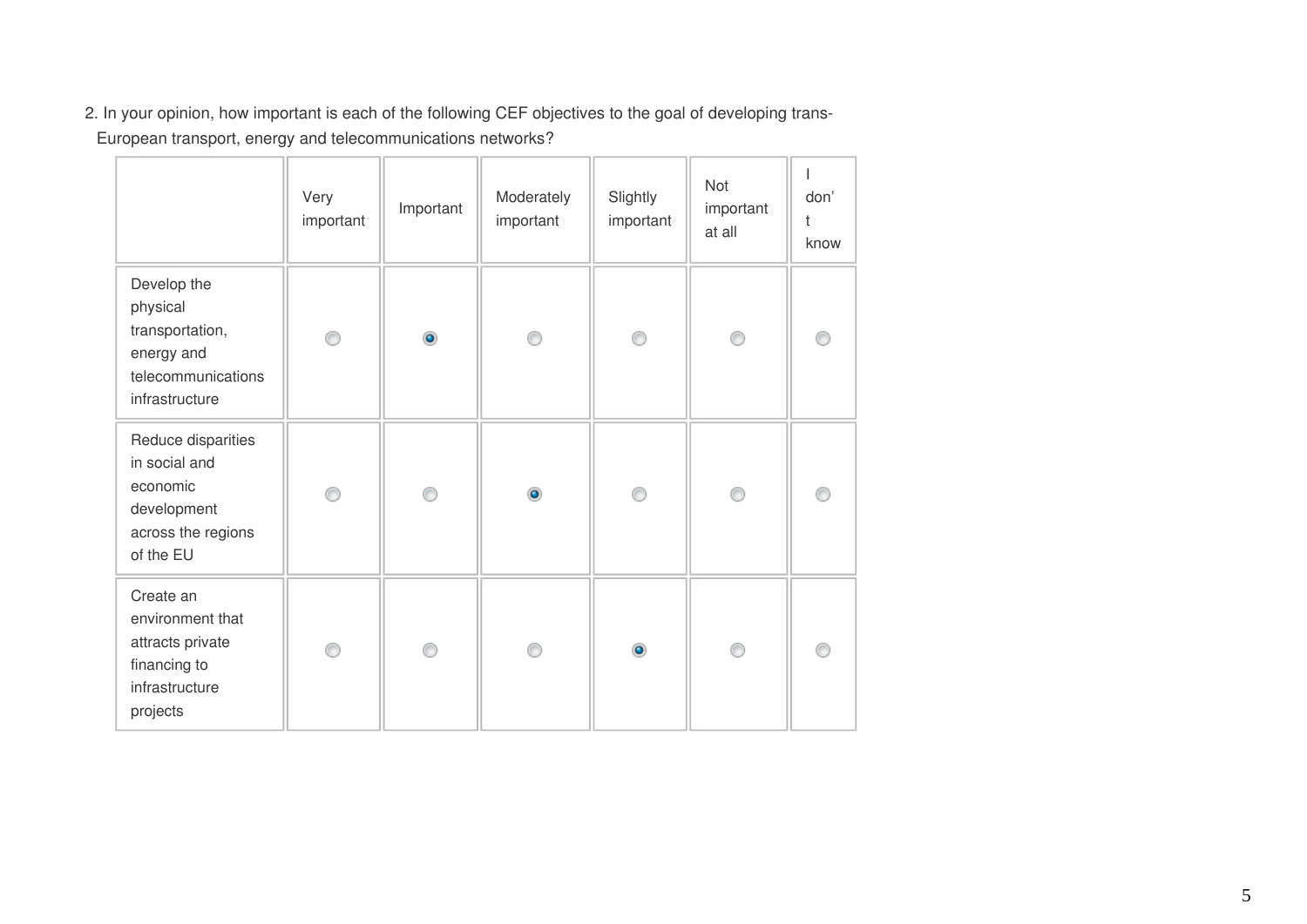| Develop projects<br>that combine<br>infrastructures for<br>transportation,<br>energy and ICT (e.<br>g.: intelligent and<br>sustainable<br>transport systems) | $\bullet$ | ⋒ | ∩ | ◉         | ⊙ |  |
|--------------------------------------------------------------------------------------------------------------------------------------------------------------|-----------|---|---|-----------|---|--|
| Improve the<br>competitiveness of<br>the transport,<br>energy and<br>telecommunications<br>sectors on the<br>global market                                   | ⋒         | ⊙ | ⋒ | $\bullet$ | ⋒ |  |
| Reduce<br>greenhouse gas<br>emissions, and<br>increase energy<br>efficiency and the<br>use of renewable<br>energy                                            | $\bullet$ | ∩ |   | ⋒         | ⋒ |  |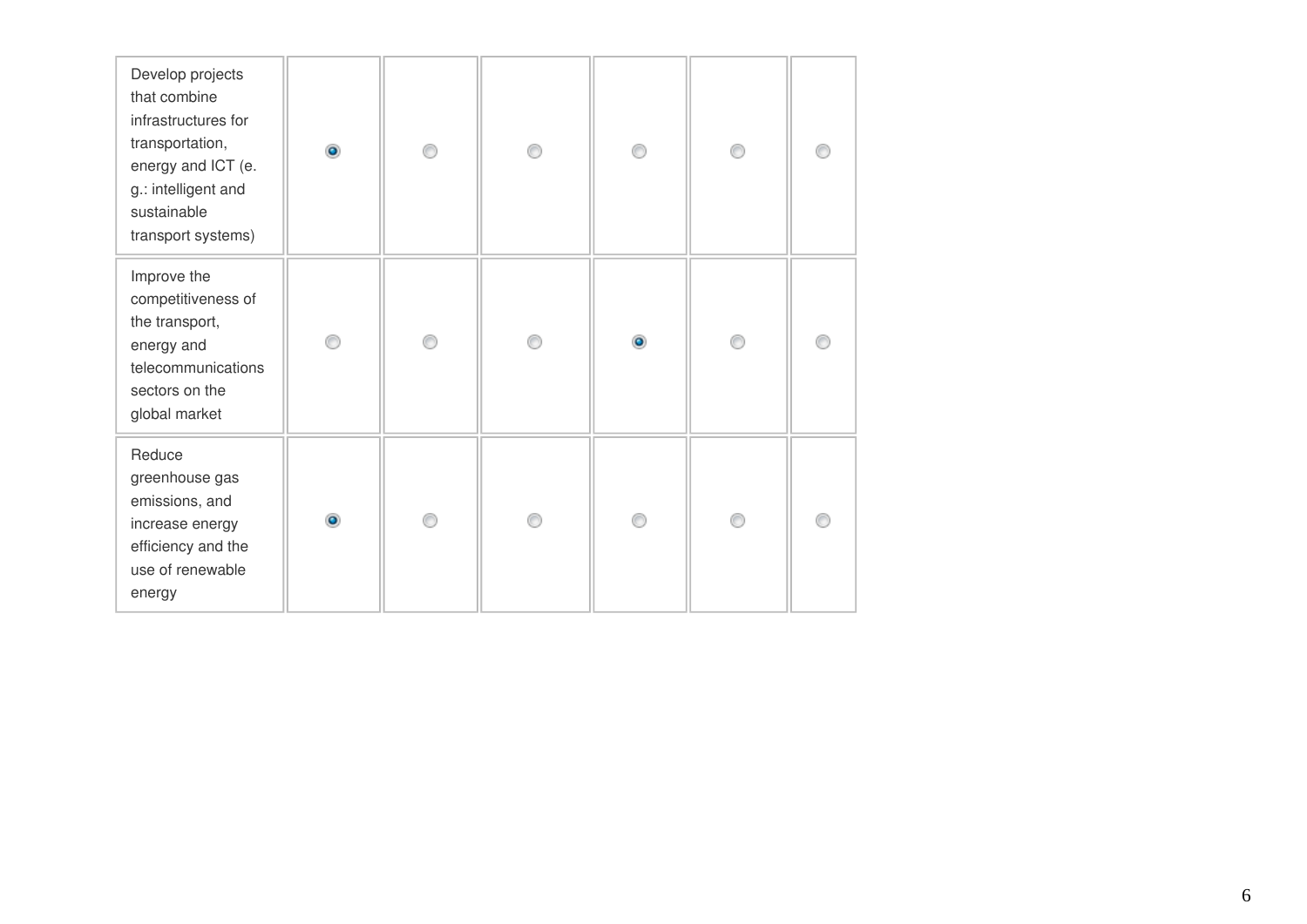3. In your opinion, how determining are the following features of the CEF programme for addressing the

CEF sub-objectives presented in question B.2 above?

|                                                                                                                          | Very<br>important | Important | Moderately<br>important | Slightly<br>important | Not<br>important<br>at all | don'<br>t<br>know |
|--------------------------------------------------------------------------------------------------------------------------|-------------------|-----------|-------------------------|-----------------------|----------------------------|-------------------|
| The focus on multi-<br>sectorial (transport,<br>energy and<br>telecommunications)<br>projects and<br>potential synergies | $\bullet$         | ⋒         | ∩                       | ⋒                     | ⋒                          |                   |
| The focus on cross-<br>border projects and<br>promoting better<br>connexions between<br>infrastructures and<br>networks  | $\bullet$         | ⊙         | ⊙                       | ⋒                     | ⋒                          |                   |
| Financing of<br>projects and studies<br>through non-<br>repayable grants                                                 | $\bullet$         | ⋒         |                         |                       | ⋒                          |                   |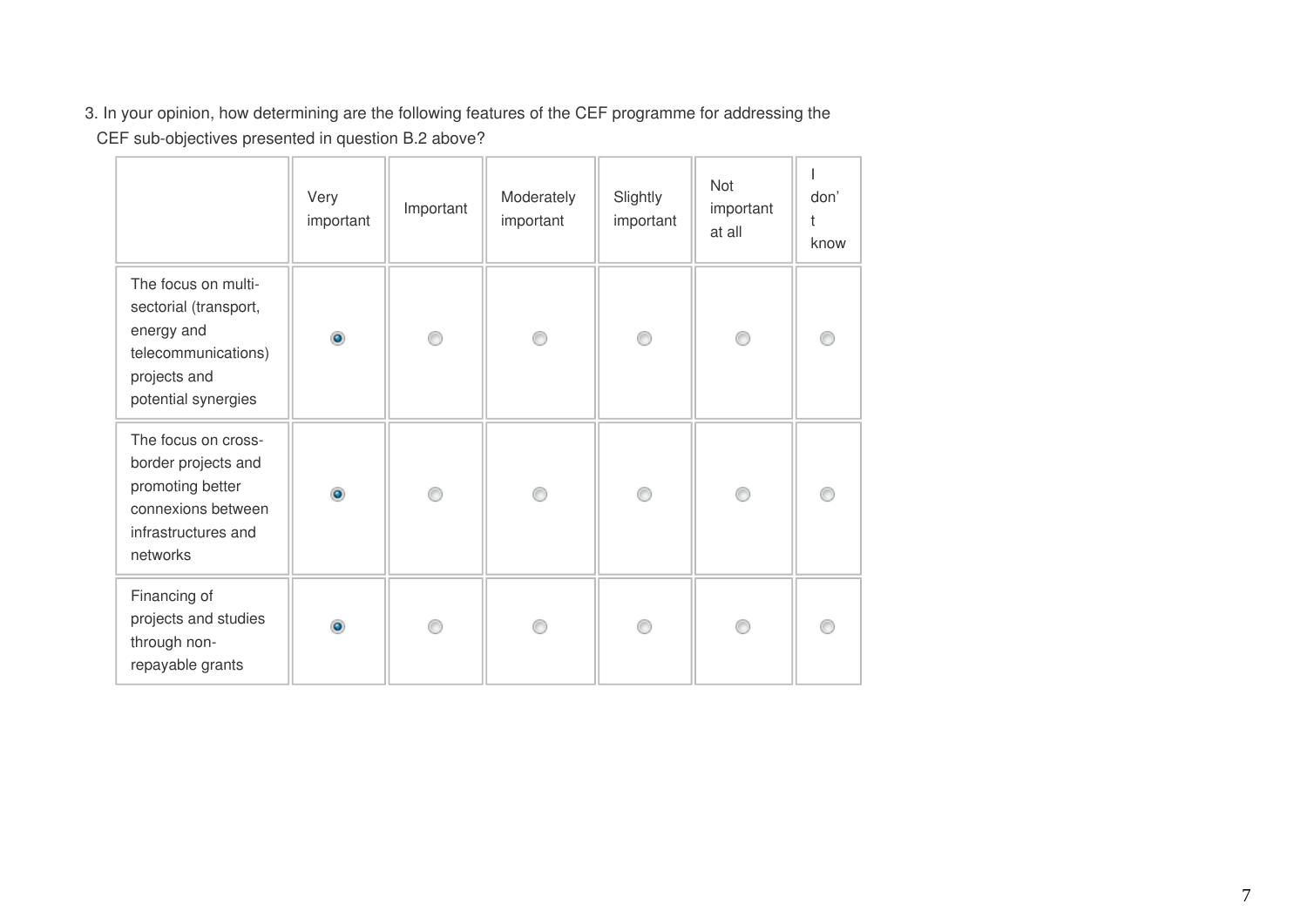| Financing of<br>projects and studies<br>through repayable<br>instruments such as<br>loans, guarantees<br>and equity<br>(Loans, guarantee<br>and equity are part<br>of the European<br><b>Investment Bank</b><br>financial products<br>where the EU<br>budget can be used<br>for attracting private<br>investment to a<br>project/corporate.<br>See more at :<br>http://femip10.eib.org<br>/products/index.htm) | ∩              | ∩ | $\circledcirc$ | ⋒ | ⋒ |  |
|----------------------------------------------------------------------------------------------------------------------------------------------------------------------------------------------------------------------------------------------------------------------------------------------------------------------------------------------------------------------------------------------------------------|----------------|---|----------------|---|---|--|
| Direct purchase of<br>services via<br>procurement                                                                                                                                                                                                                                                                                                                                                              | ∩              |   |                |   |   |  |
| Providing technical<br>assistance to help<br>prepare and deliver<br>projects                                                                                                                                                                                                                                                                                                                                   | $\circledcirc$ |   |                |   |   |  |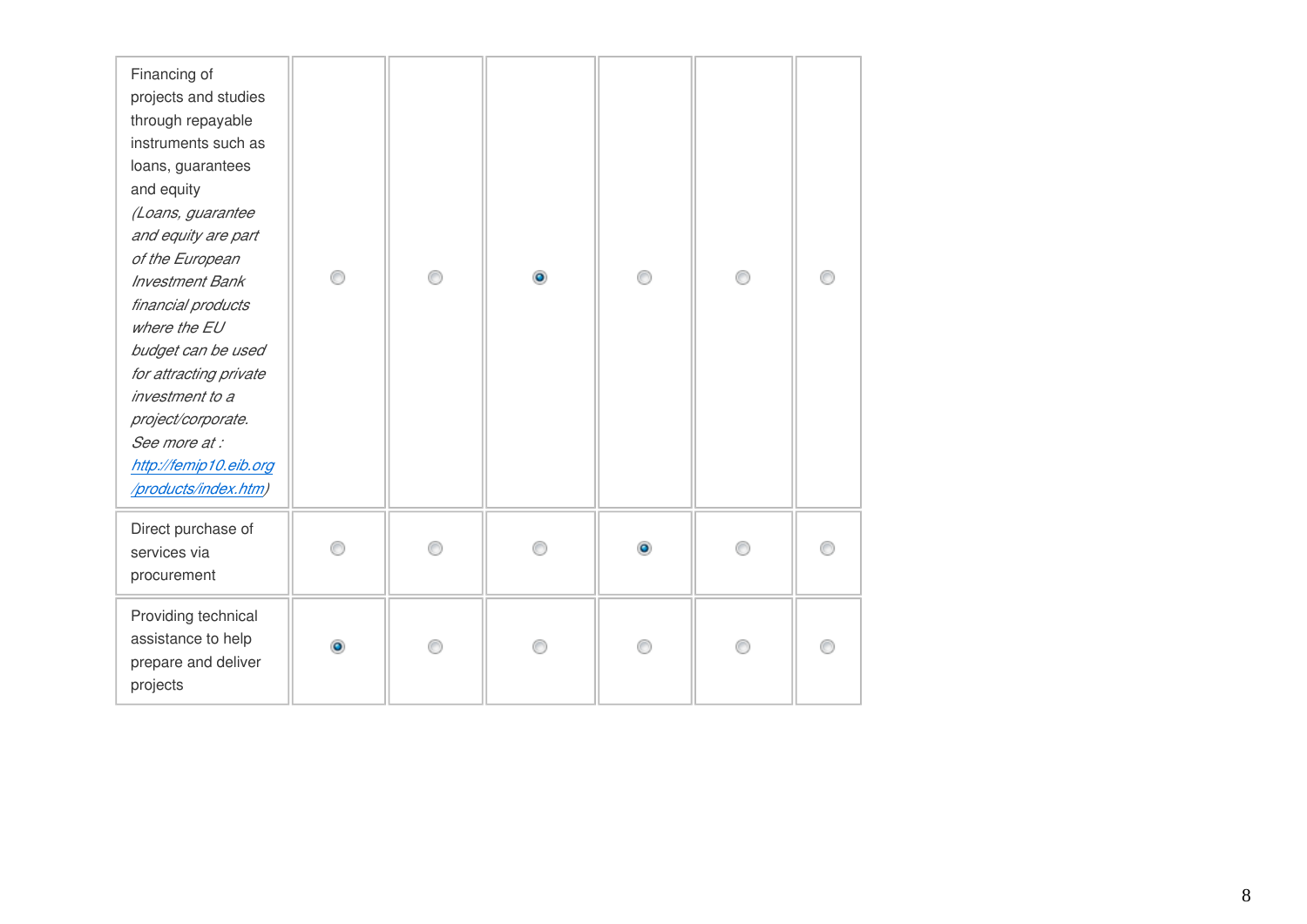### C. Coherence

The questions in this section look at the complementarities, consistencies, overlaps or contradictions that may exist both internally to the Program between its various parts, and externally with other EU interventions in terms of objectives, scope and activities.

1. To what extent do you agree that the transport, energy and telecommunications sectors face common challenges?

- <sup>O</sup> Strongly agree
- **Agree**
- 0 Disagree
- O Strongly disagree
- **I** don't know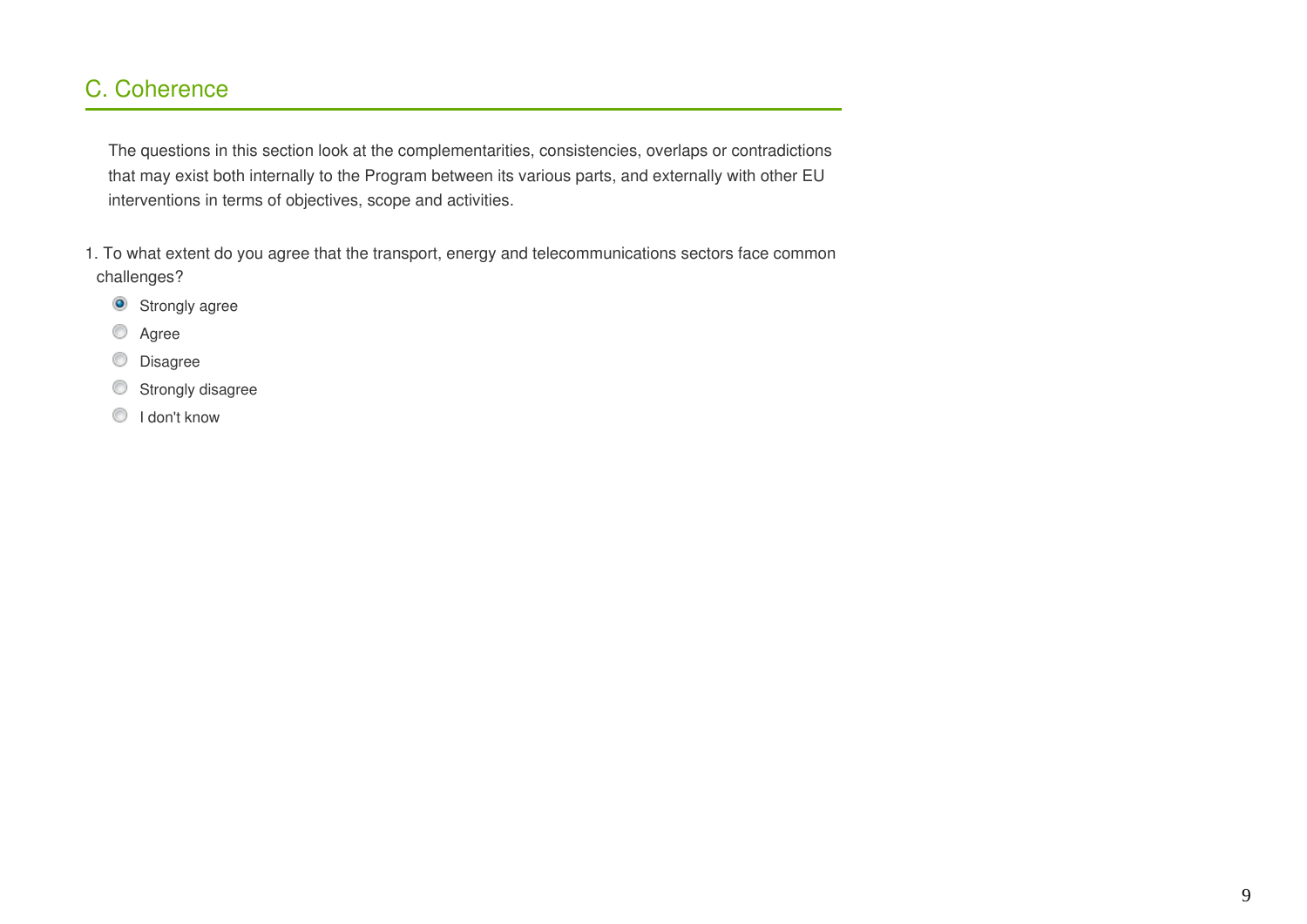#### 1.1. If you agree or strongly agree, please explain to which extent

#### *2000 character(s) maximum*

Faced with the emerging evidence of global climate damage, it is high time for the EU to accelerate its climate action and to increase efforts to reduce greenhouse gas emissions. By signing the Paris climate agreement the EU. committed a) to "holding the increase in the global average temperature to well below 2°C above pre-industrial levels and pursuing efforts to limit the temperature increase to 1.5°C above pre-industrial levels", and b) to make "finance flows consistent with a pathway towards low greenhouse gas emissions and climate-resilient development".

However, the current EU's 2020, 2030 and 2050 climate and energy framework is not a sufficient contribution towards these international climate commitments. Whereas European transport and energy policies aim to deliver on climate action, energy and transport sectors remain major greenhouse gas emitters in Europe and the current climate and energy targets which cover these sectors are too low to be in line with the Paris Agreement's long-term objectives.

The Connecting Europe Facility (CEF) is part of the EU budget, the EU's financial arm to implement EU policies and to invest in Europe's energy and transport infrastructure. According to the Paris Agreement, financing provided by the Connecting Europe Facility needs to be inline and deliver on the agreed long-term climate objectives. This is currently not the case, CEF still is biased towards gas infrastructure. Instead, the Connecting Europe Facility must serve higher climate ambitions in Europe and catalyze the transition away from fossil fuel towards 100% renewables and fully energy efficient economies and zero emissions mobility of people and goods.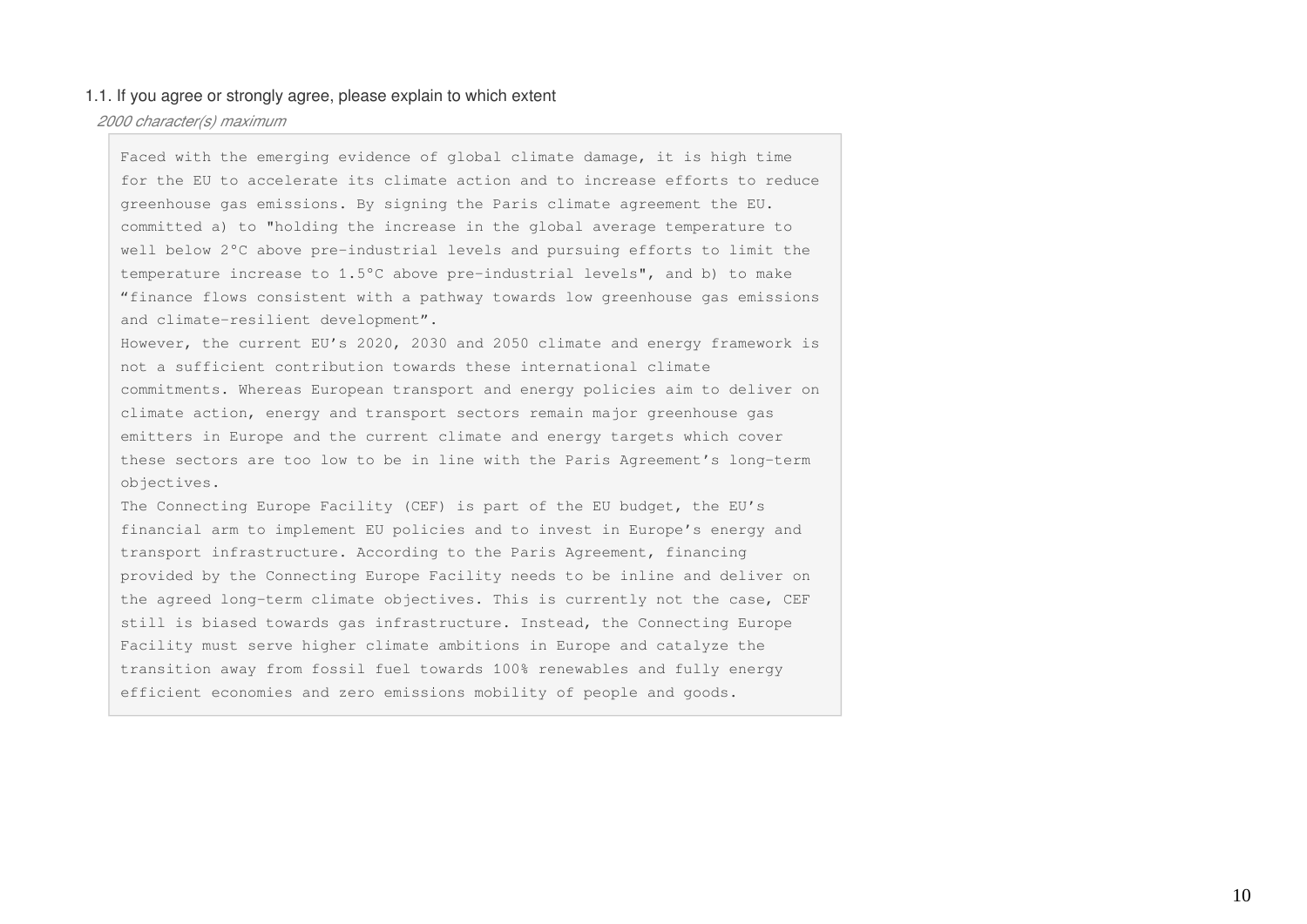- 2. In your opinion is the approach of combining all three sectors under one funding instrument the correct one, or should each sector have a separate programme on its own?
	- O One overall funding instrument for all three sectors
	- One funding instrument per sector
	- **I** don't know

#### 2.1. Please explain why

*2000 character(s) maximum*

The transition to 100% renewables, fully energy efficient economies and sustainable and decarbonized mobility requires the horizontal integration of energy, transport and ICT sectors. A combined funding instruments thus opens the opportunity to pursuit an integrated approach towards all 3 sectors: interdependences and synergies (e.g. supply of renewable electricity combined with still-to-be-built infrastructure for the electrification of transport) need to be conceptualized in integrated long-term investment plans, based on ambitious climate objectives and backed by financial envelopes. The CEF could be the strategic anchor point for integrated planning and financing, bringing other national public funding and private investments together.

3. The CEF Programme is just one of a number of EU programmes designed to support investment, including in the transport, energy and telecommunications sectors. How would you describe the complementarity between CEF and the following EU funding instruments?

|                                                   | Excellent | Good | Fair      | Poor | I don't<br>know |
|---------------------------------------------------|-----------|------|-----------|------|-----------------|
| European Regional<br>Development Fund (ERDF)      |           | ⊙    | $\bullet$ | €    | ⋒               |
| European Fund for Strategic<br>Investments (EFSI) |           | €    | ۱         |      |                 |
| <b>Cohesion Fund</b>                              |           |      | $\bullet$ |      |                 |
| Horizon 2020                                      |           | C    | $\bullet$ |      |                 |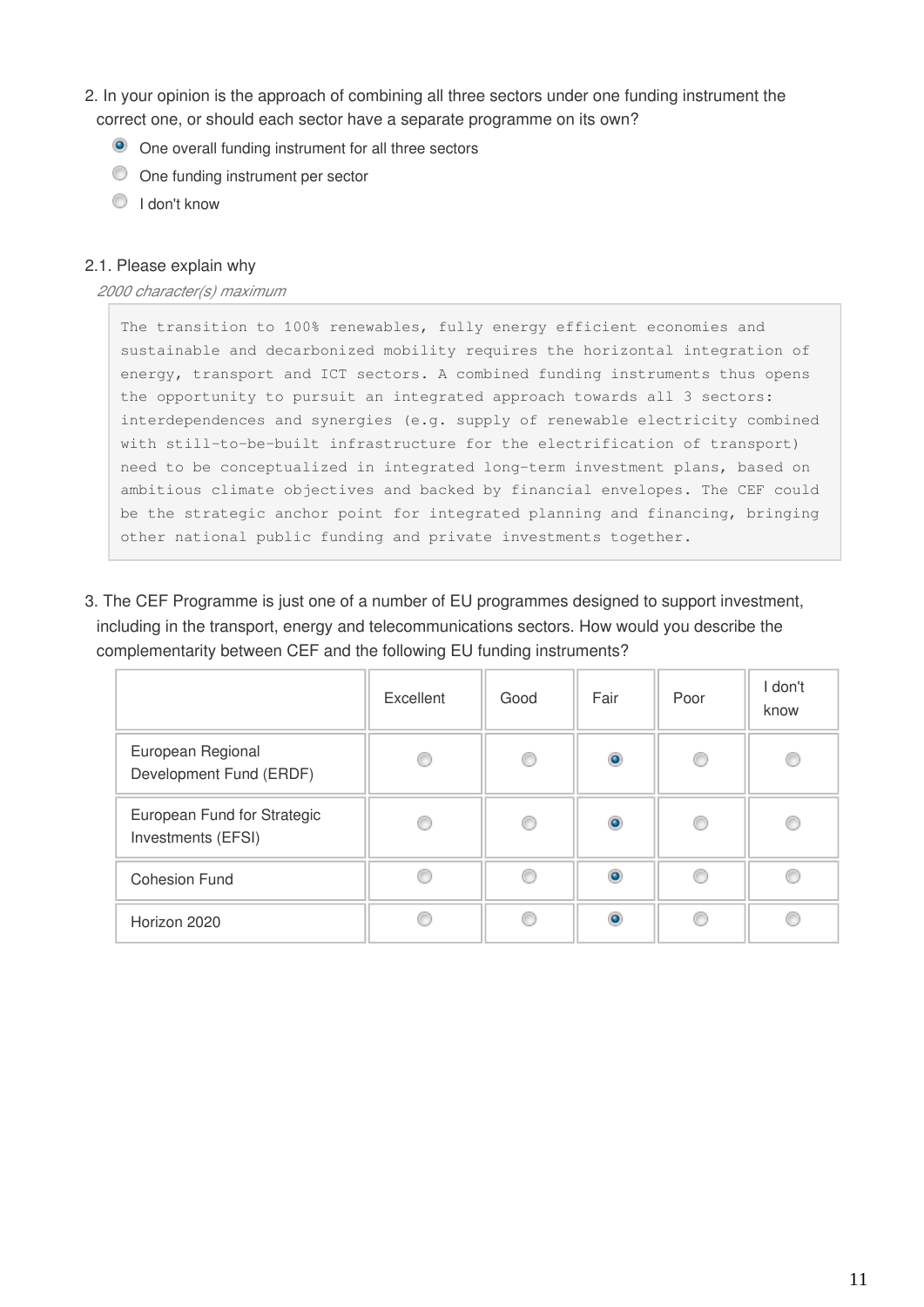#### 3.1. Please explain why

*2000 character(s) maximum*

In terms of scope of eligible beneficiaries (public, private), of financing model (grants, loans, blending) and investment areas and sectors covered the CEF seems to be fairly complementary to the above listed instruments.

However, within these different funds and in their combination inconsistencies and contradictions persist regarding climate action: Although the Cohesion Policy funds (Cohesion Fund, European Regional Development Fund and European Social Fund) are contributing to advancing the 'shift towards a low-carbon economies', the EU funds still continue to support high-carbon infrastructure, gas pipelines, "clean" coal and emissions intense transport infrastructure:

• 26% of the EFSI's energy portfolio persists of gas infrastructure, • the Connecting Europe Facility including all 5 calls for projects 2014-2017 is allocating  $€1.1$  billion to gas projects,

• Member States are planning to spend €930 million of the their 2014- 2020 Structural Funds towards gas,

• in some regions in Poland and Czech Republic households receive EU funds to replace their old domestic coal boilers with newer coal combustion systems which is locking households into fossil fuel demand for decades, • EU Cohesion Policy funding in the transport sector is heavily biased towards high-carbon transport infrastructure: twice as much is planned to be invested into road infrastructure over low-emission mobility solutions, At the same time EU financial instruments' potential to catalyse the clean energy transformation remains largely untapped: CEF puts twice as much funding to gas as to electricity projects while the EU's electricity interconnection target is not being met, Member States plan to spend in average solely 7% of all their EU 2014 -2020 Structural Funds on energy efficiency, renewables, electricity distribution and storage respectively smart grids.

### D. EU added value

The questions in this section look at the extent to which the EU level CEF Programme creates benefits that are additional to the value that would have otherwise been created by Member State action alone, both at public and private level.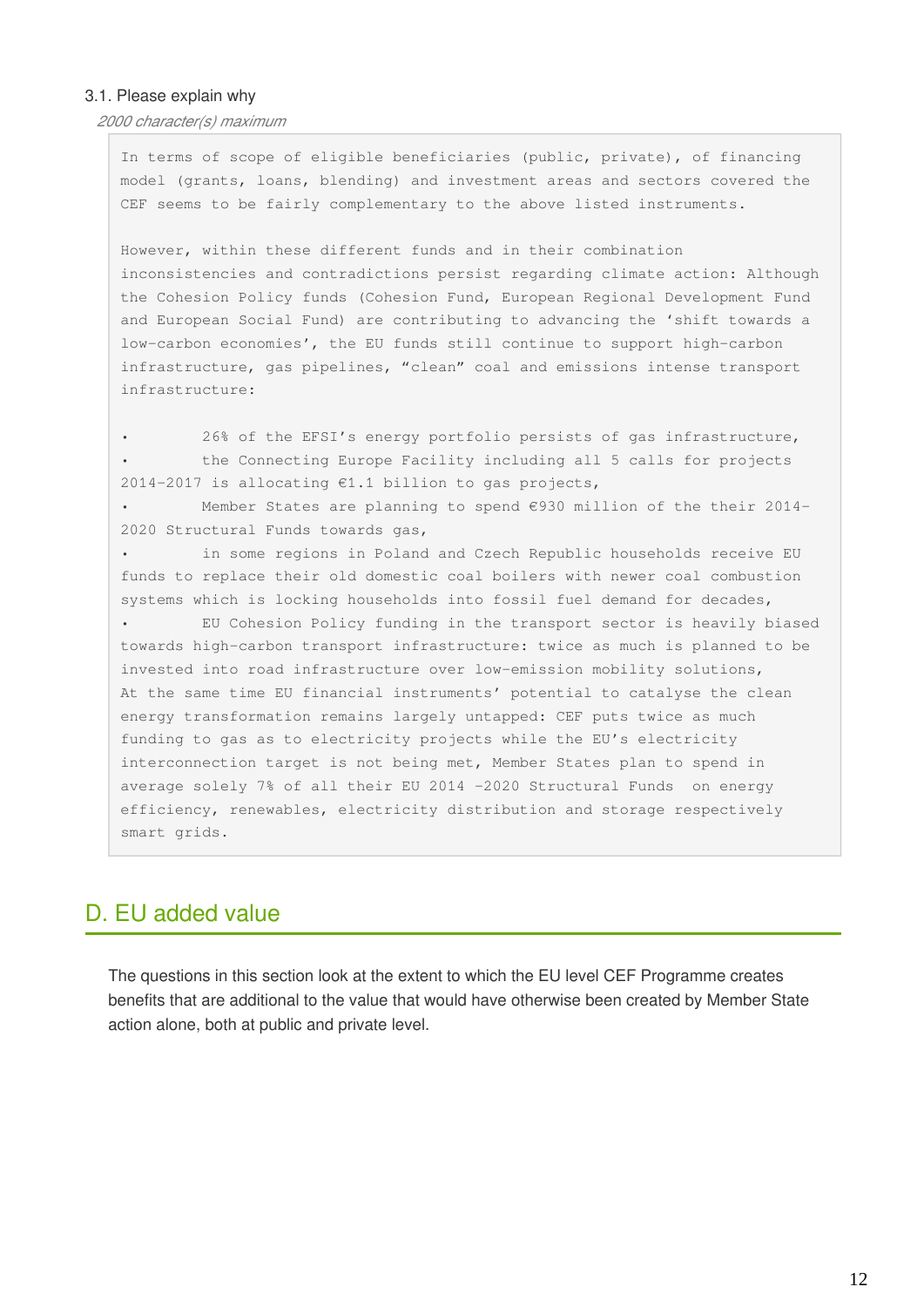- 1. In your opinion, what benefits do you expect the CEF Programme to produce? (Multiple answers possible)
	- $\blacksquare$  Promotion of transnational cooperation
	- $\blacksquare$  Reduce barriers to cross-border network connections within sectors
	- Generation of economies of scale
	- Greater overall investment levels in energy, transport and telecommunications sectors
	- **None**
	- **V** Other

#### 1.1. If "other", please specify:

Due to its horizontal nature which allows cross sectoral and cross border infrastructure planning and implementation, due to its truly 'European' character which requires it to deliver on EU's international climate commitments and due to its function as forerider for other public and private investments the CEF is best place to lead on higher climate ambitions within the EUs 2030 and 2050 climate and energy framework.

- 2. How do you rate the overall added value of CEF compared to other programmes at national and/or regional level?
	- **Substantially higher**
	- **Somewhat higher**
	- **Similar**
	- **Somewhat lower**
	- **Substantially lower**

### E. Effectiveness

The following section tackles the extent to which the CEF is progressing in achieving its general objectives as listed in question B.2 above, as well as its contribution to EU policy.

1. In your view, to what extent has the transport, energy and telecommunications infrastructure in your country improved over the last three years?

- **Substantial Improvement**
- **Moderate improvement**
- **Minor improvement**
- <sup>O</sup> No improvement
- <sup>O</sup> I don't know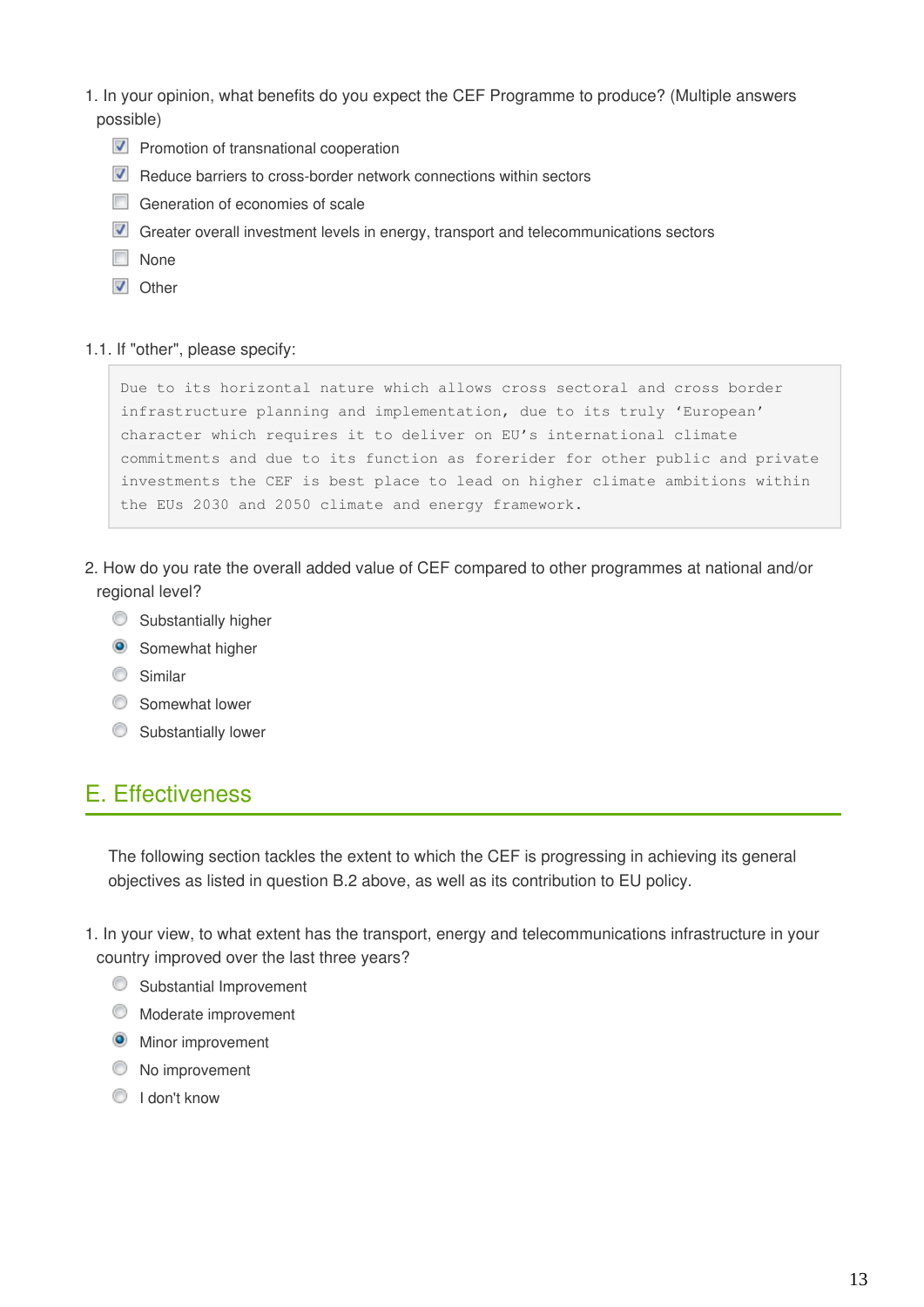2. Do you observe so far any positive and valuable contribution from CEF in the following fields?

|                                                                                                                    | Great<br>contribution | Moderate<br>contribution | Minor<br>contribution | No<br>contribution | ı<br>don't<br>know |
|--------------------------------------------------------------------------------------------------------------------|-----------------------|--------------------------|-----------------------|--------------------|--------------------|
| Development of<br>modern high-<br>performing<br>interoperable trans-<br>European transport<br>networks             |                       |                          | ۰                     | ∩                  |                    |
| Development of<br>modern high-<br>performing<br>interoperable trans-<br>European energy<br>networks                |                       | ⋒                        | ۰                     | ∩                  |                    |
| Development of<br>modern high-<br>performing<br>interoperable trans-<br>European<br>telecommunications<br>networks |                       |                          |                       | ⋒                  |                    |
| Development of<br>modern interoperable<br>digital services<br>infrastructures                                      |                       |                          |                       |                    |                    |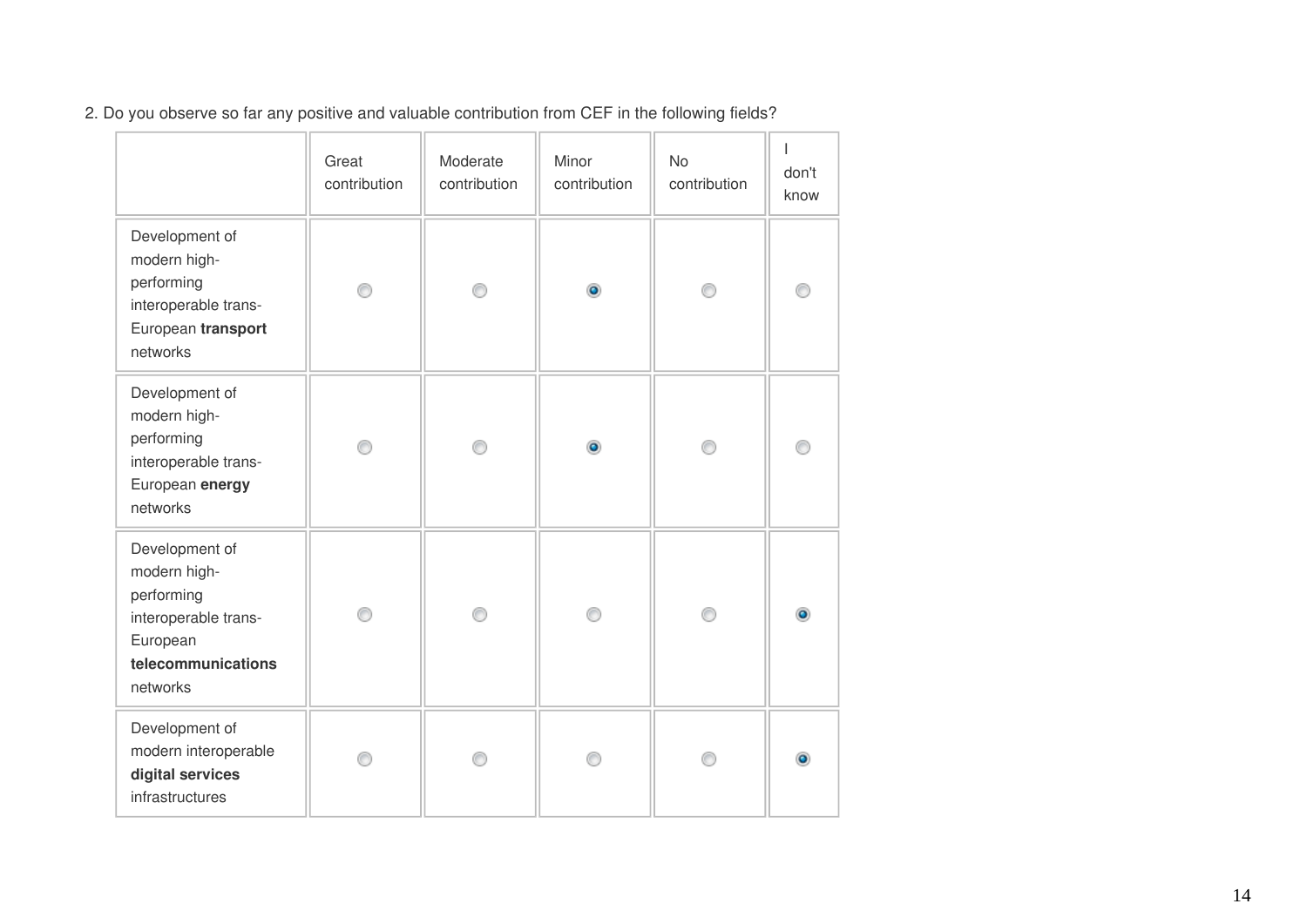| Improvement of the<br>competitiveness of the<br>transport sector on the<br>global market                              |  |   |  |
|-----------------------------------------------------------------------------------------------------------------------|--|---|--|
| Improvement of the<br>competitiveness of the<br>energy sector on the<br>global market                                 |  |   |  |
| Improvement of the<br>competitiveness of the<br>telecommunications<br>sector on the global<br>market                  |  |   |  |
| Increase in availability<br>of digital services<br>infrastructures                                                    |  |   |  |
| Development of<br>projects enabling<br>synergies across the<br>transport, energy and<br>telecommunications<br>sectors |  | ۰ |  |
| Reduce disparities in<br>economic development<br>across the regions of<br>the EU                                      |  |   |  |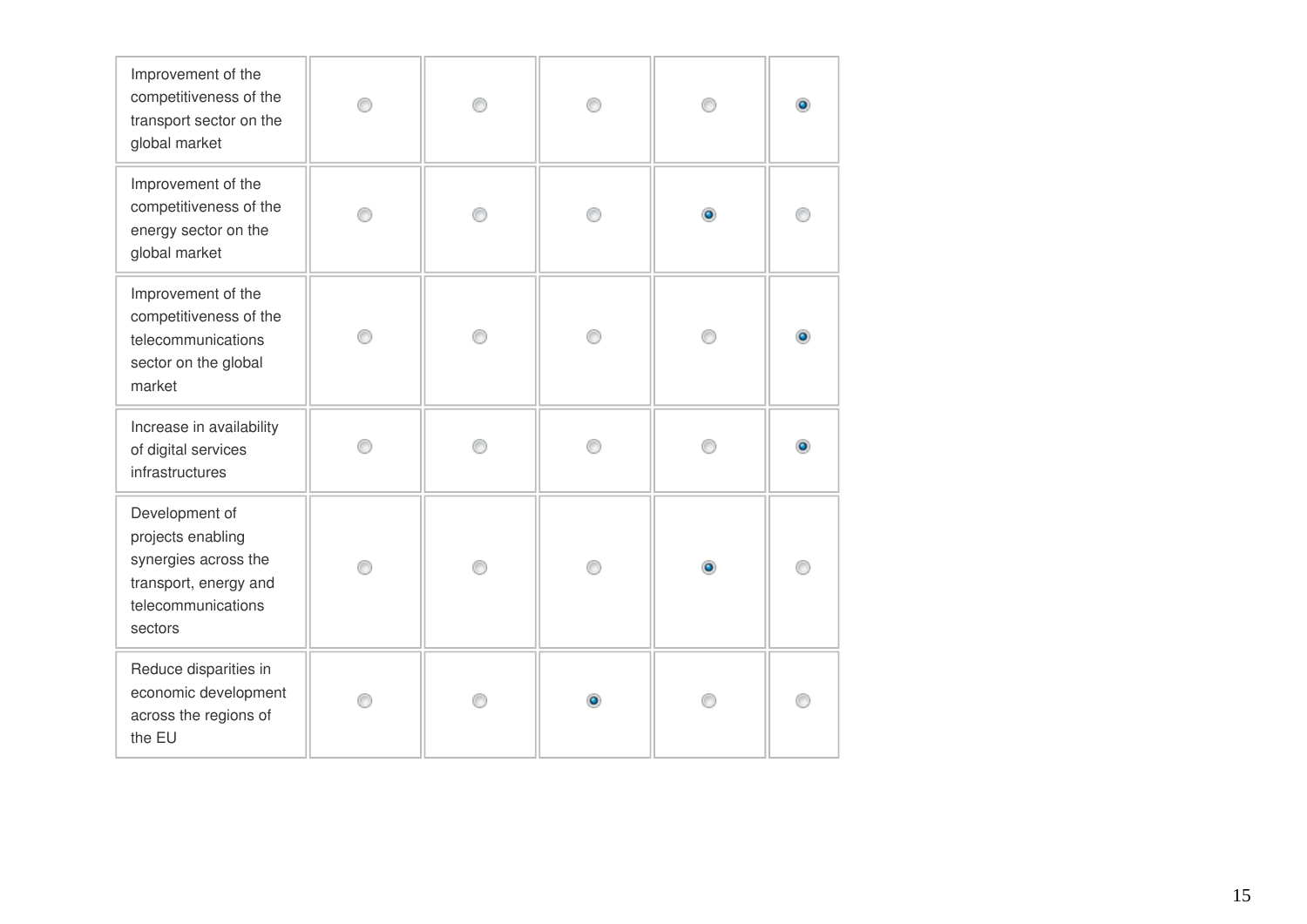| Reduce disparities in<br>social development<br>across the regions of<br>the EU                                  |  |   |  |
|-----------------------------------------------------------------------------------------------------------------|--|---|--|
| Strengthening the<br>integration of, and<br>cooperation between<br>the regions of the EU                        |  | ۵ |  |
| Reduction of<br>greenhouse gas<br>emissions, increase of<br>energy efficiency and<br>use of renewable<br>energy |  |   |  |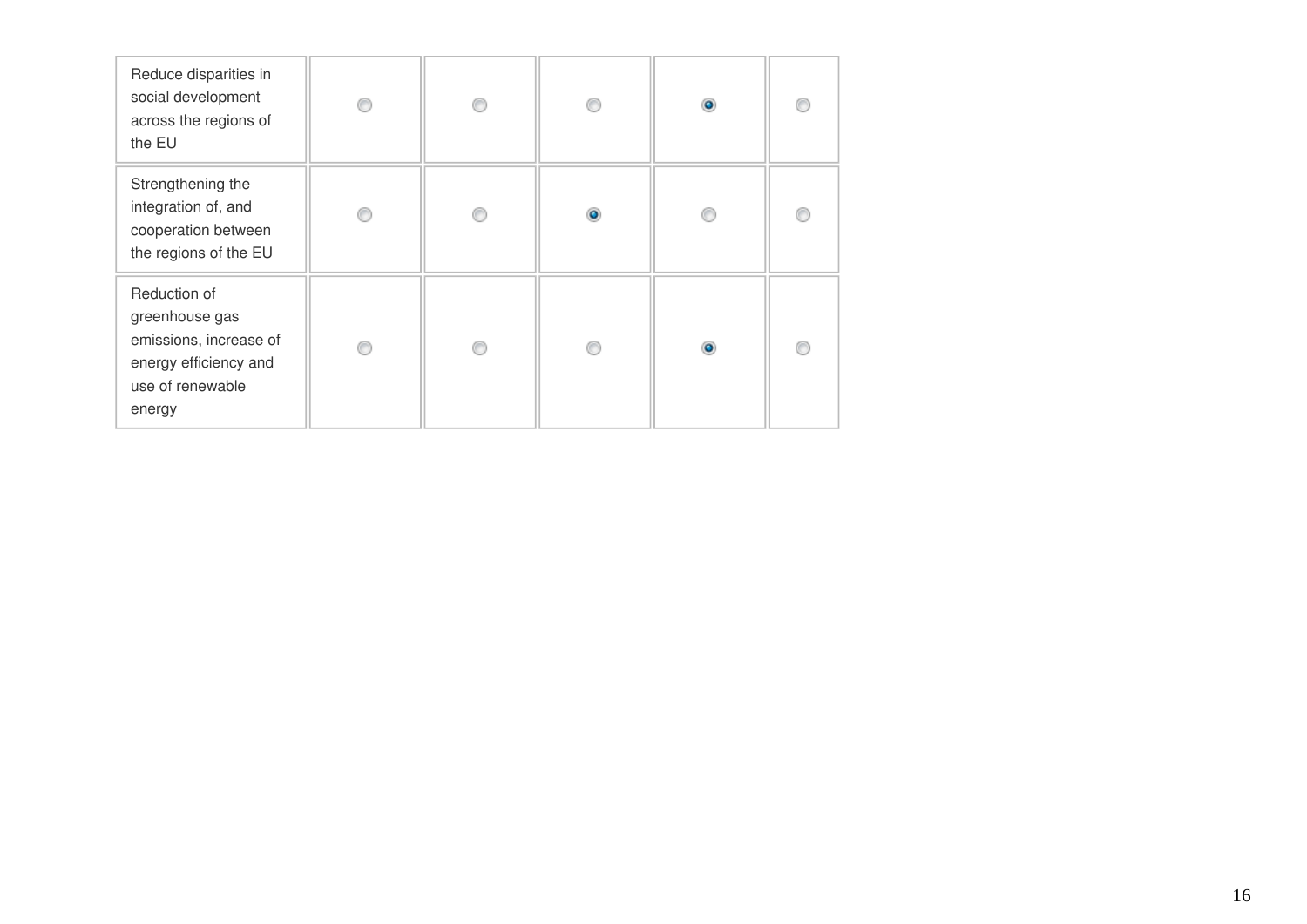## F. Forward-looking questions

1. In your opinion, is there still a need to continue EU financial support for infrastructure investment in the field of transport, energy and telecommunications?

- Yes
- Yes, albeit in a slightly different manner
- Yes, albeit in a significantly different manner
- <sup>O</sup>No
- <sup>O</sup> I don't know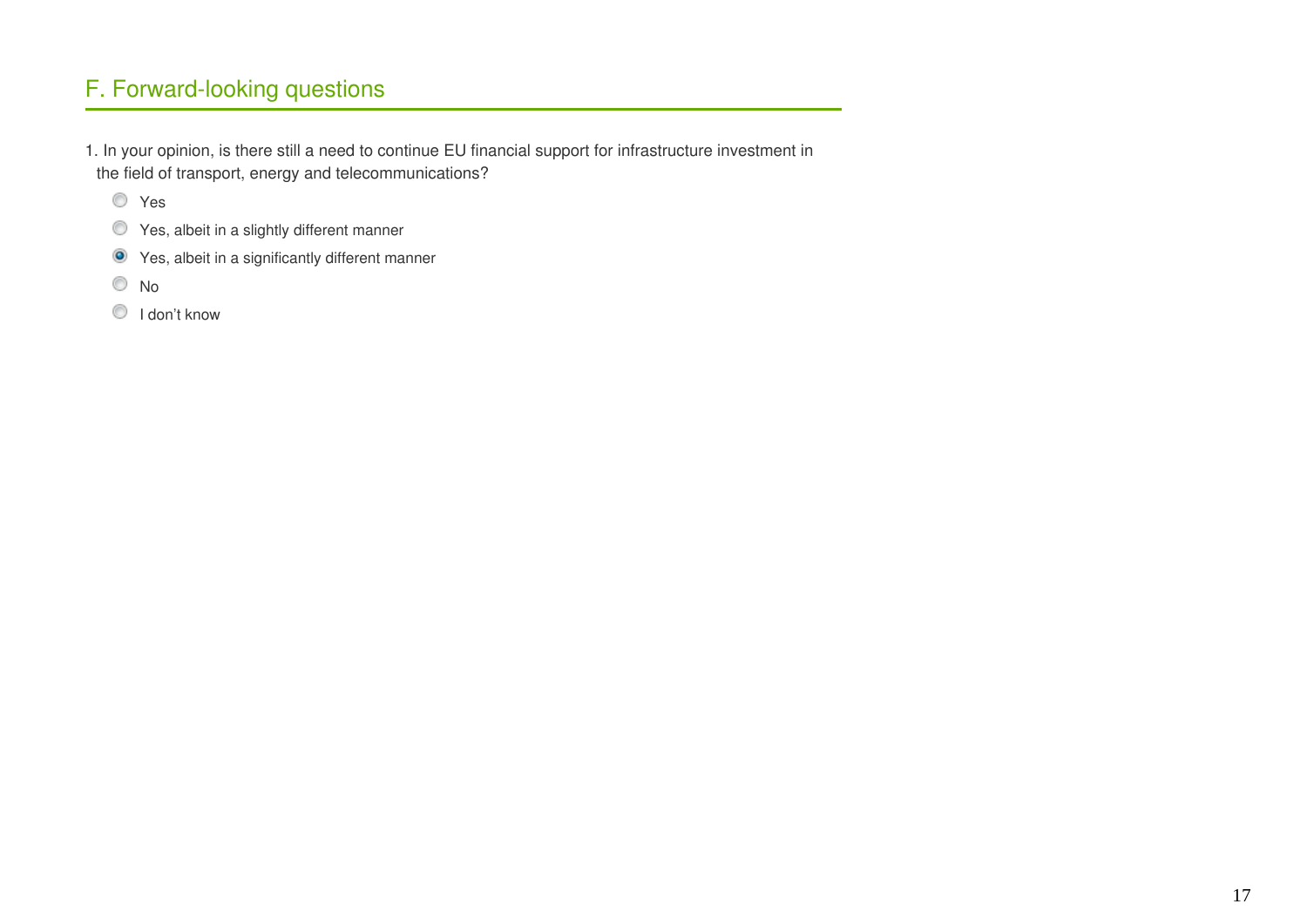#### 2. What could the CEF do differently?

*2000 character(s) maximum*

The Connecting Europe Facility must become a tool for increasing climate ambitions in Europe and catalyze the transition away from fossil fuel towards 100% renewables and fully energy efficient economies and zero emissions mobility of people and goods.

Climate proof the CEF by:

Increasing the climate action target of the CEF to  $50\$ ;

Conditioning CEF support to its delivery on long-term decarbonization and clean energy plans, based on the objective to reduce GHG emissions in Europe to 95% by 2050 (compared to 1990) and embedded in longterm investment plans which integrate other European and national sources of public funding;

• Regular, ex-ante and ex-post monitoring and reporting on the CEF's climate impact in regard the EU's long-term GHG reduction and clean energy objectives;

• Applying the Energy Efficiency First principle for all CEF investment plans and programs,

Excluding fossil fuel energy and high-carbon transport projects;

Instead, CEF should fully exploit the potential of renewable energy, energy efficiency and demand management, electricity transmission and storage, thus enabling the uptake of constantly growing, decentralized renewable energy supply while drastically reducing energy demand;

Making it rather a "Connecting Europeans Facility" which helps communities, cities and regions in their efforts to conduct the fair, clean energy transition within their local circumstances.

#### **Useful links**